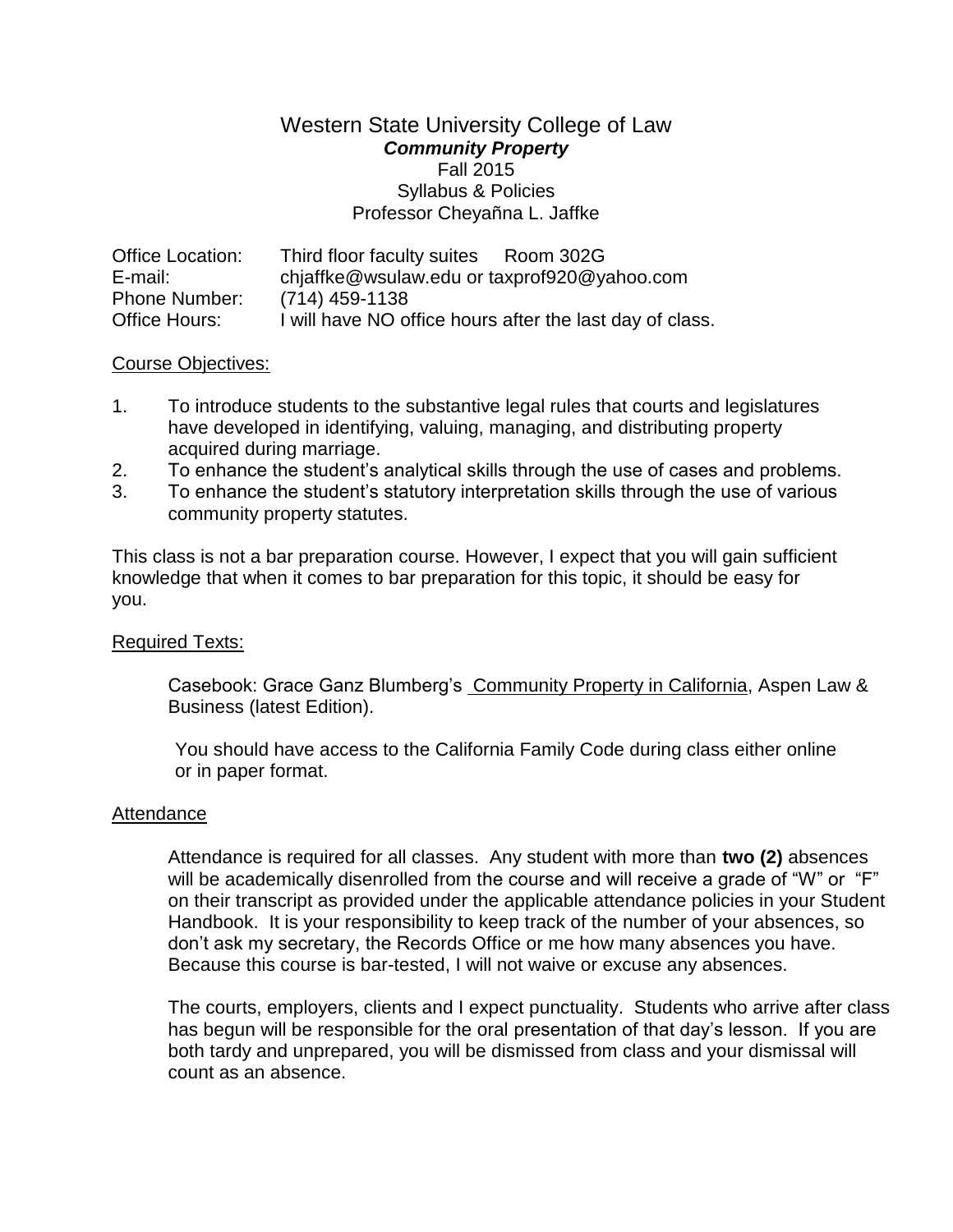### Class Participation:

Class participation is required of all students. Your preparation and participation is necessary to advance the discussion. Class participation consists of being prepared when called upon, and bringing the casebook to class.

For each day's materials, I will call on law firms randomly, but starting with those students who were tardy. The managing partner that week will identify who in the law firm will You will receive points over the course of the semester for your class participation. It is possible to have **NEGATIVE** points for class participation.

A student who is called upon may receive 1 point (+1) for adequately briefing the case or answering the problems. To be adequate, the student must be able to answer all questions without prompting or assistance from either me or cocounsel (your classmates). A student who requires minimal prompting or assistance will get 0 points. A student who requires more than minimal prompting or assistance will lose 1 point (-1). Also a student who is unable to define a term in the case or fails to pull and brief the case(s) attached to the problem will also lose 1 (-1) point. If after briefing a case or answering a problem, you would like to know what you received, you may ask immediately after class or send me an e-mail within 24 hours of the class.

Students who are unprepared when called upon will lose 10 points (-10) in class participation for the first instance during the semester. A student who is called on and is unprepared more than once in a semester will receive an absence for each time the student is not prepared after the first time in addition to the loss of 10 (-10) points each time. This absence counts towards your total number of absences and may result in your academic dismissal from the course.

You may also receive one point (+1) for participating in classroom discussion by regularly answering questions that are open for the entire class. You may also lose one point (-1) if your participation is disruptive and not helpful, such as wisecracking.

Much to the disappointment of many people, I am not able to read minds. That means that if you do not understand the material it is YOUR responsibility to ask questions. You should not wait until the end of the semester to tie all of your loose ends together. If you have question(s), are unclear on something in class, you may contact me via e-mail at [chjaffke@wsulaw.edu](mailto:chjaffke@wsulaw.edu) or [taxprof920@yahoo.com.](mailto:taxprof920@yahoo.com) Or you can schedule an appointment with me. I am on campus frequently, so you should stop by and see if I am in. Please knock, because a closed door does not always mean I am not here.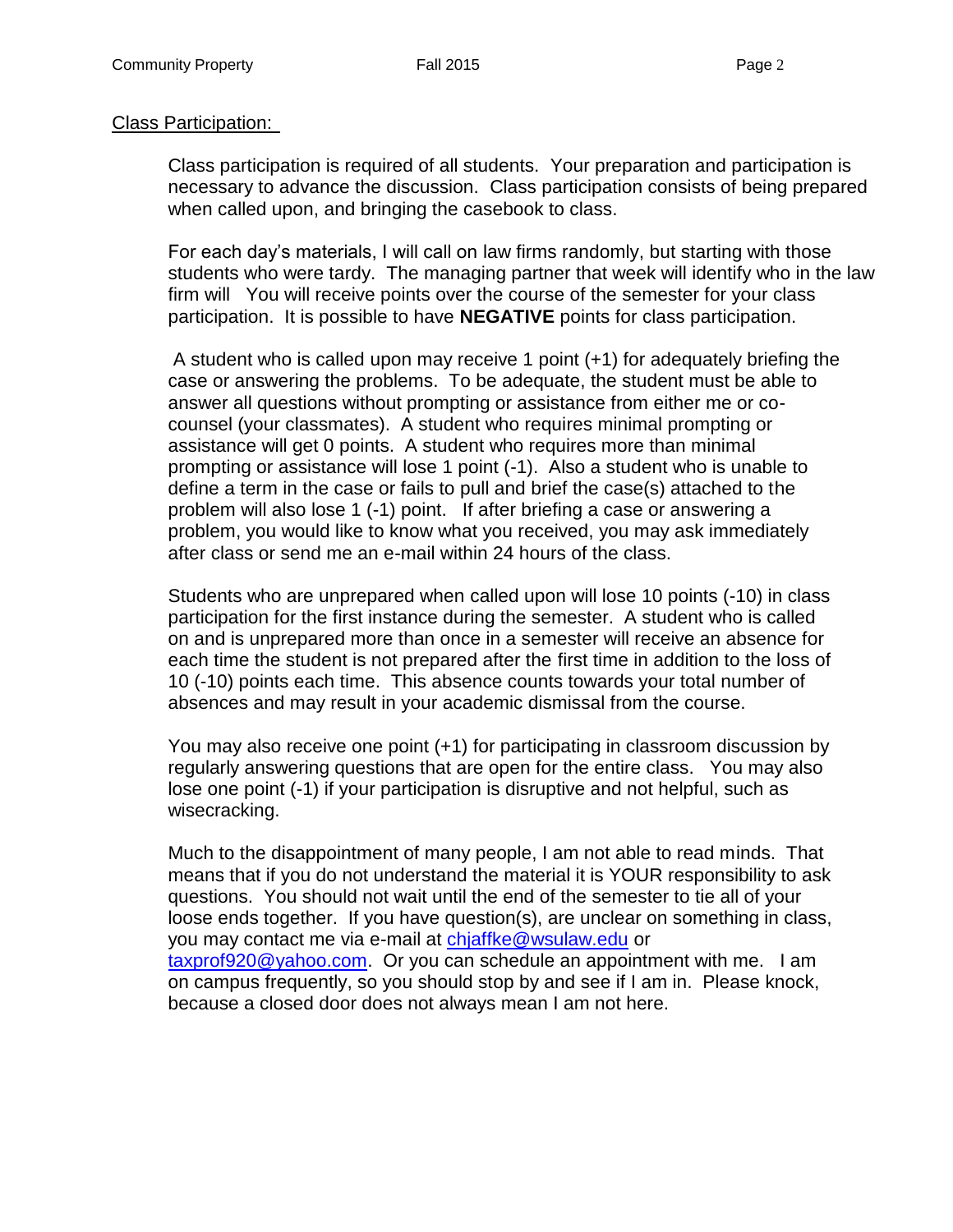### Law Firms

At the first class, every student will be placed into a law firm. Each week, the managing partner of the law firm will assign the responsibilities of the reading and problems among the law firm's partners. The managing partner's responsibilities rotate on a weekly basis in alphabetical order within the law firm.

Managing partner's responsibilities include but are not limited to:

- Assigning who briefs which case in class
- Assigning who presents which problems in class
- Assigning responsibility for typing up of assignments that will be turned in
- Turning in any assignments **BEFORE** class starts
- Making sure an absent partner is informed about what he or she missed in class
- Collecting handouts for the entire law firm and distributing them within the law firm
- Assuring that each present partner signs in on the sign-in sheet
- Informs Prof. Jaffke of a partner absent without notice to the law firm
- Communicating with Prof. Jaffke about problems within the law firm

Associate partner's responsibilities include but are not limited to:

- Satisfactorily completing work assigned by the managing partner
- Communicating with the managing partner regarding your absence and solution to who will participate in class on your behalf

# **LAW FIRM POINTS DO IMPACT YOUR GRADE**.

## Office Hours:

I am happy to meet with you at another time and location that it mutually acceptable.

My policy is an open-door policy even when the door is closed (Fiona may be hanging out in the office.) It is acceptable to interrupt my meals, class preparation, day dreaming, etc. If I am not available at that time, because of other faculty business, I will schedule something for you.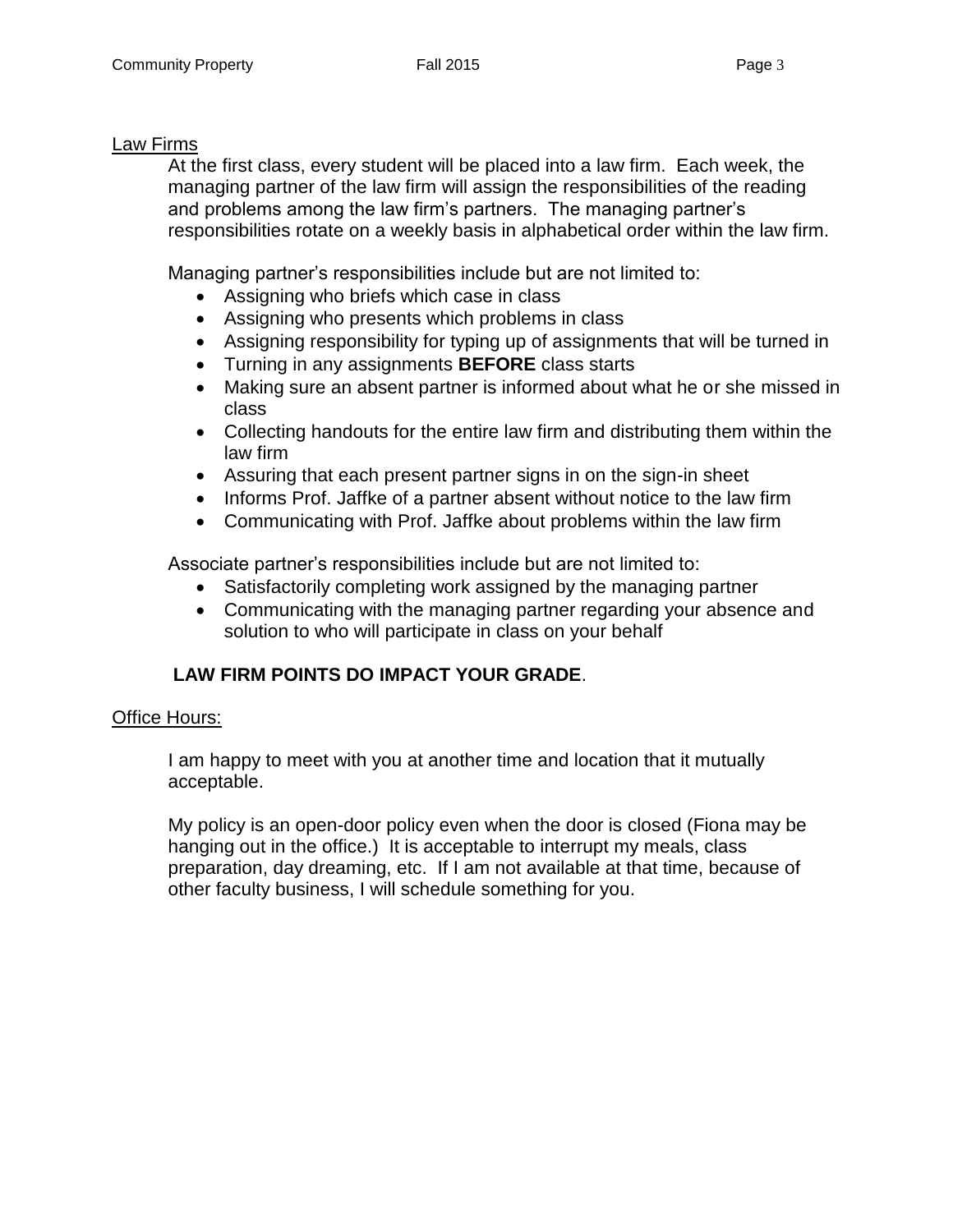## Methodology:

This course will use the case method of learning. Your textbook also contains cases, notes and questions. You are responsible for reading and briefing all assigned material.

### Examinations and Grading:

All students will receive a numeric grade for the course. Course grades will be based upon a point system. You grade will be based upon a final exam, which will be worth 100 points. See the Truth in Grading handout for more information.

The final exam will be a two-hour examination. The exam will be a closed book exam, which means that you will not be able to bring anything into the exam except a pen (NO CALCULATORS!). The exam is intended to mock a bar exam question or questions. To prepare for your exam, you should review sample community property questions that have been on the California Bar.

## DropBox

I use drop box to upload the images displayed during class from my IPad or the document camera. These things include any math we do in class or adjustments made to handouts. If you do not have an account with drop box, you can sign up for one free. You must then send me an e-mail requesting that I invite you to drop box. You will then receive an invitation to join in the community property folder of drop box.

# **DISABILITY SERVICES STATEMENT:**

Western State College of Law provides accommodations to qualified students with disabilities. The Disabilities Services Office assists qualified students with disabilities in acquiring reasonable and appropriate accommodations and in supporting equal access to services, programs, and activities at Western State College of Law.

To seek reasonable accommodations, a student must contact Senior Assistant Dean Donna Espinoza, Student Services Director and Disabilities Services Coordinator, whose office is in the Second Floor Students Services Suite. Dean Espinoza's phone number and email address are: (714) 459-1117; [despinoza@wsulaw.edu.](mailto:despinoza@wsulaw.edu) When seeking accommodations, a student should notify Dean Espinoza of her or his specific limitations and, if known, her or his specific requested accommodations. Students who seek accommodations will be asked to supply medical documentation of the need for accommodation. Classroom accommodations are not retroactive, but are effective only upon the student sharing approved accommodations with the instructor or professor. Therefore, students are encouraged to request accommodations as early as feasible with Dean Espinoza to allow for time to gather necessary documentation. If you have a concern or complaint in this regard, please notify Dean Espinoza; or please notify Associate Dean of Students Charles Sheppard at [csheppard@wsulaw.edu](mailto:csheppard@wsulaw.edu) or (714)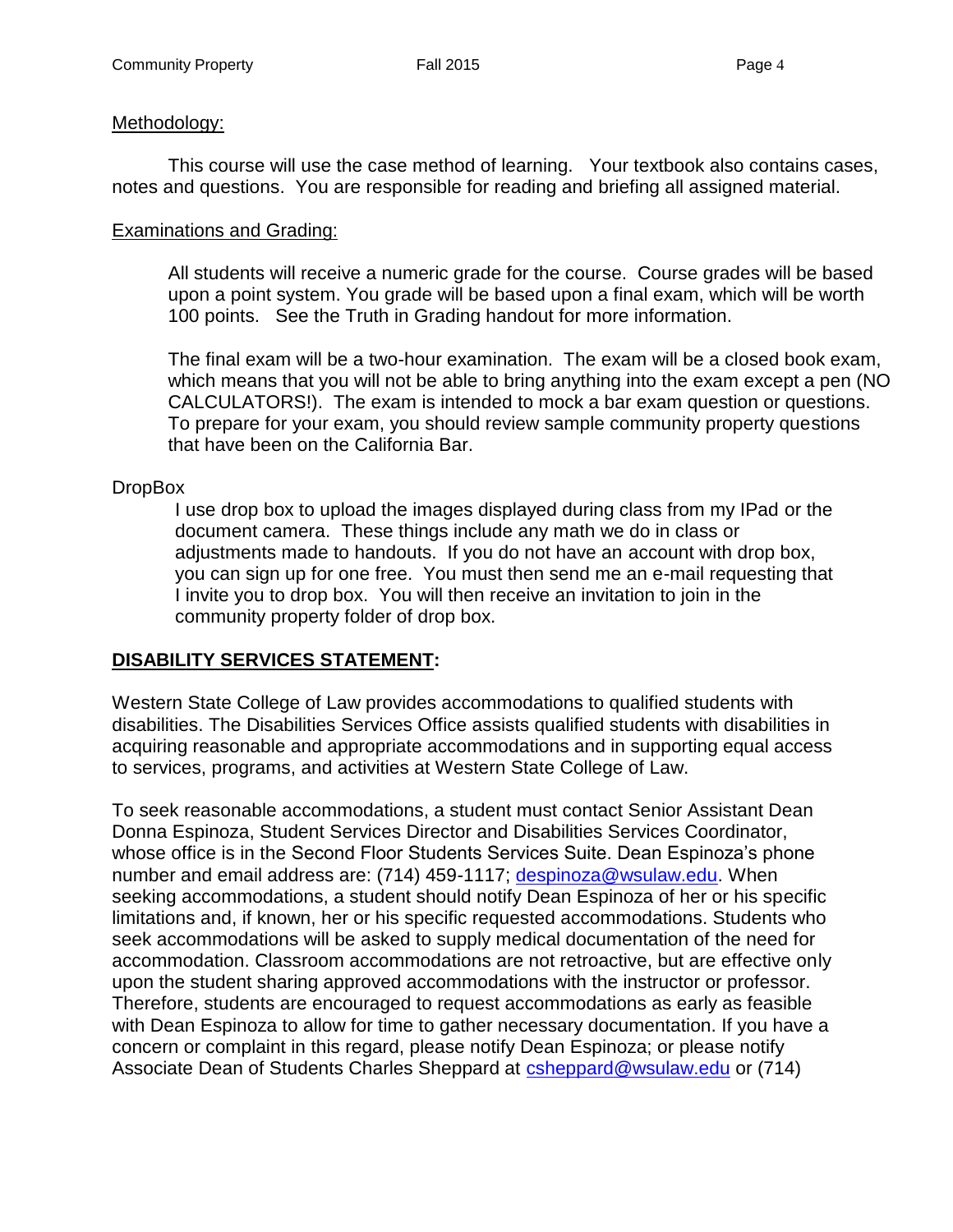459-1152. Complaints will be handled in accordance with the College of Law's "Policy against Discrimination and Harassment."

#### Service Dog

Please be aware that I have a service dog. She may or may not come to class. Please do not attempt to feed or pet the dog if you see her without asking my permission. She is a working dog and not a family pet.

If you have a fear of dogs or are allergic, please make arrangements to speak with me so that we can find the best possible solution.

#### Reading Assignments:

We will cover the material in the following order. You should always be at least 60 pages ahead of where we left off from the last class to be considered prepared. The 60 pages are only a minimum and there will be times that we may go faster than 60 pages. You need to read the relevant statute sections listed within your assigned reading. For the first day of class, you will need to have read the first 60 pages assigned below (chapter 1 and 3).

Chapter 1 (pages 1 – 13 only) Chapter 3 Chapter 4 (skipping the Andrews case) Chapter 5 Chapter 6 Chapter 7 (starting at page 414) Chapter 8 Chapter 9 (skipping pages 578-to end of chapter) Chapter 11 (starting at page 646)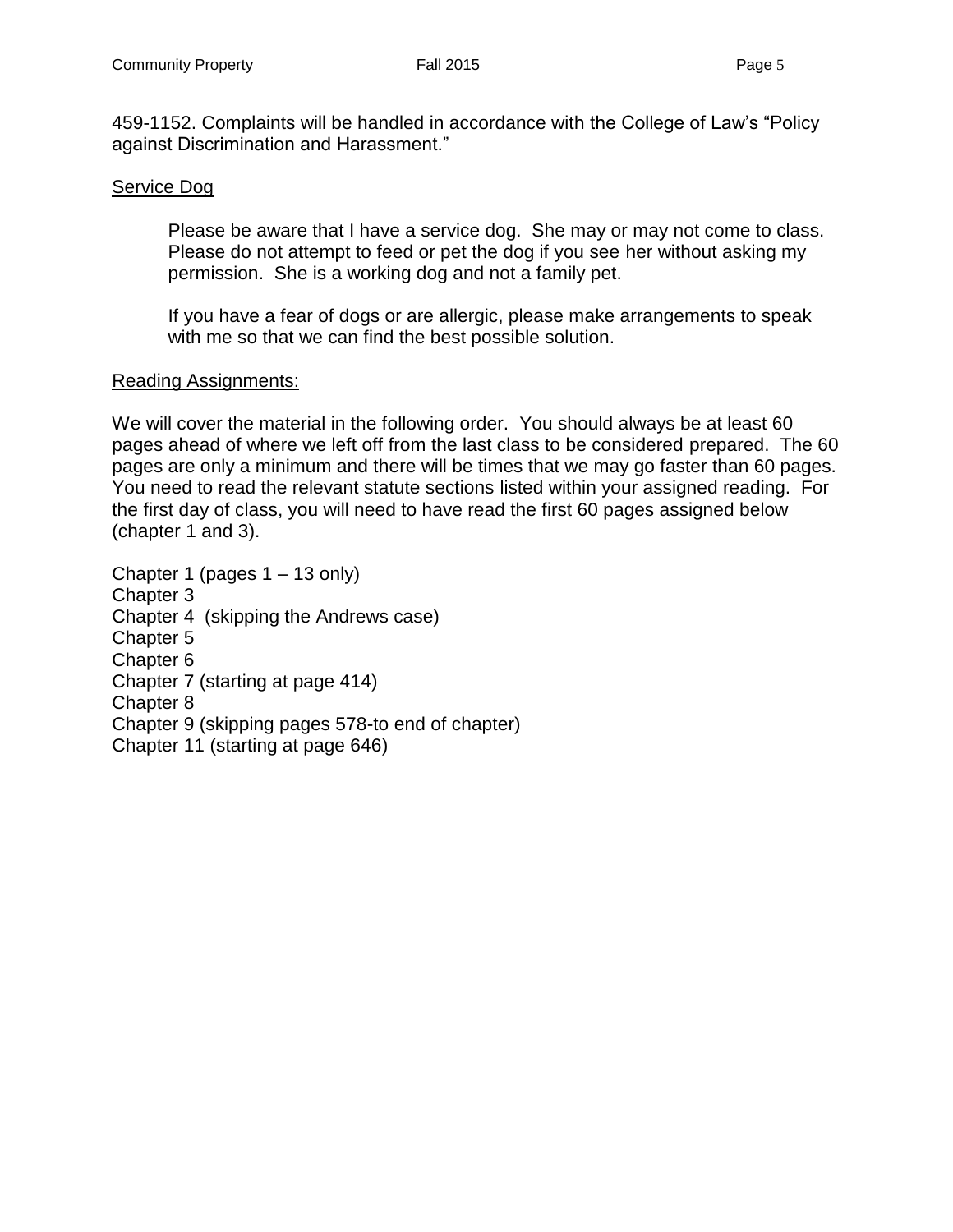# Community Property Chapter 1 Study Guide

You should be able to define the following words and phrases:

- 1. Salient
- 2. Separate property
- 3. Community property
- 4. Elective share
- 5. Equitable distribution
- 6. Dower
- 7. Curtesy
- 8. Title jurisdiction
- 9. Dyad

You should be able to answer the following questions:

- 1. What are the only 2 ways a marriage can terminate?
- 2. How does community property arise?
- 3. What are the two systems of ownership for the husband-wife dyad?
- 4. Where did community property originate?
- 5. What states have a community property system or a community property like system?
- 6. What is the most salient characteristic of community property?
- 7. When does the non-earning spouse's interest attach under the community property system?
- 8. What was the purpose of the Married Women's Property Acts (MWPA)?
- 9. What was the effect of the MWPA?
- 10. What are the two redistributional mechanisms used in the common law system?
- 11. When would they be used?
- 12. How much is the elective share generally?
- 13. What is the purpose of equitable distribution?
- 14. What is the general rule of distribution in California in the case of divorce?
- 15. What is the main difference between the community property system and the common law system?
- 16. What was the purpose of the Uniform Marriage and Divorce Act (UMDA)?
- 17. What is the threshold requirement for support under UMDA?
- 18. How did California amend its spousal support law?
- 19. What must California courts consider?
- 20. In California, how long must a marriage last for the presumption of long duration to arise?